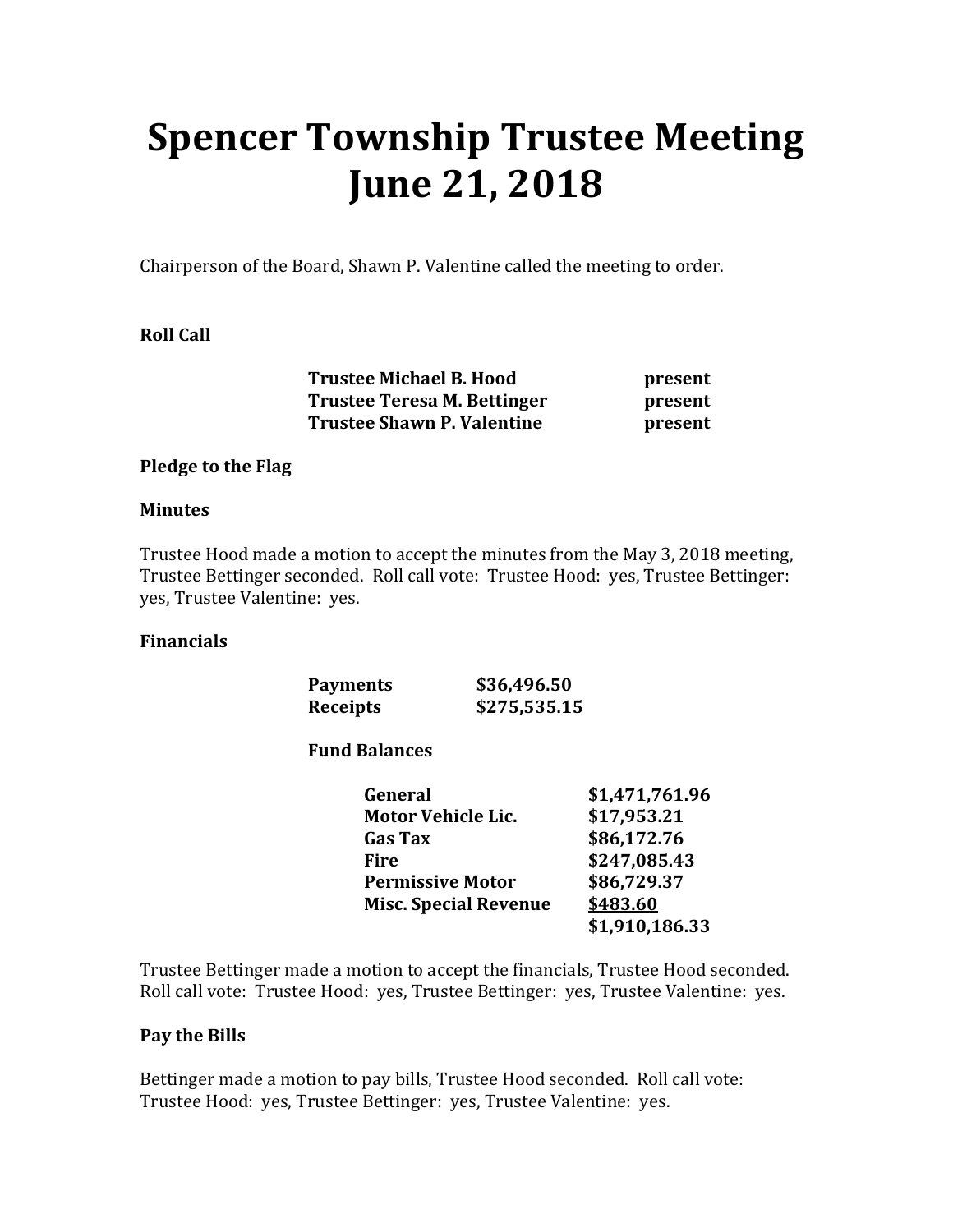## **Zoning**

There are 23 outstanding zoning violations.

## **BZA**

There was a BZA meeting and the matter was tabled until July 26, 2018 BZA meeting.

## **Road**

Dean Croskey submitted the report along with a memo stated there were missing tools from the maintenance barn. Trustee Valentine stated the board could discuss how to handle this later.

#### **Fire**

No report submitted

## **JEDZ**

## **Correspondence**

-2017 Lucas County Financial reports are available for review.

-Keep Toledo Lucas County Beautiful would like permission to clean a portion of Eber Road. This was tabled until next meeting.

-Received from Lucas County Engineer new soil erosion and sedimentation control rules, which go into place July 1, 2018.

-Lucas County Auditor's Office will use the Township Hall on July 24, 2018 to host a meeting.

-The Township was solicited for comments from the Lucas County Commissioners on revisions to the Lucas County Access Management Regulations. The comments were due by June 18, 2018.

-LMHA will host a block party in Oak Grove Estates on June 28, 2018. They invited the Township to host a table with activities such as coloring, etc. Trustee Bettinger made a motion to allow the Fiscal Officer to man a table, Trustee Hood seconded. Roll call vote: Trustee Hood: yes, Trustee Bettinger: yes, Trustee Valentine: yes.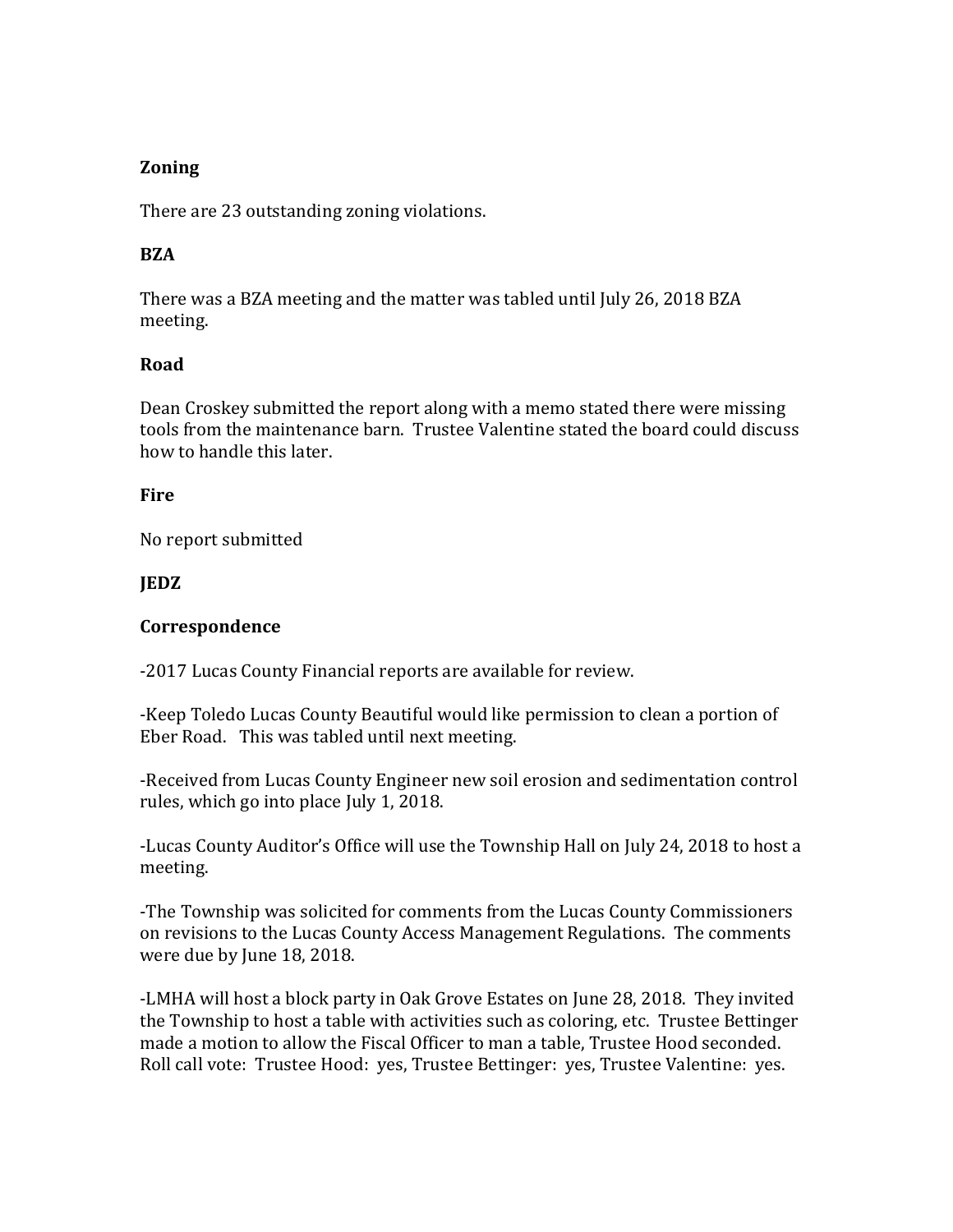-The Township received a thank you for the flowers from the family of Albert Langenderfer.

## **Old Business**

The title sheet was signed for the Engineer's Office.

#### **New Business**

Trustee Valentine made a motion to accept new zoning forms, Trustee Hood seconded. Roll call vote: Trustee Hood: yes, Trustee Bettinger: yes, Trustee Valentine: yes.

Trustee Bettinger made a motion to accept the new stationery, Trustee Hood seconded. Roll call vote: Trustee Hood: yes, Trustee Bettinger: yes, Trustee Valentine: yes.

The Township financial audit begins June 25, 2018.

The July Township meeting will be held July 19, 2018.

## **Open to the Public**

Cheryl Youngs, resident, asked whom to report delinquent housing to, she was told Mrs. Baum. She questioned trees being landscaped in the Township. She questioned about the Metroparks purchasing property in the Township.

Kate Roth, resident, asked if signs were up for the ditch cleaning, they are not. She asked if vulgar language would be addressed from Board members.

Trustee Bettinger made a motion to adjourn, Trustee Hood seconded. Roll call vote: Trustee Hood: yes, Trustee Bettinger: yes, Trustee Valentine: yes.



Dawn E. McDonald Fiscal Officer



Shawn P. Valentine Chairperson of the Board of Trustees